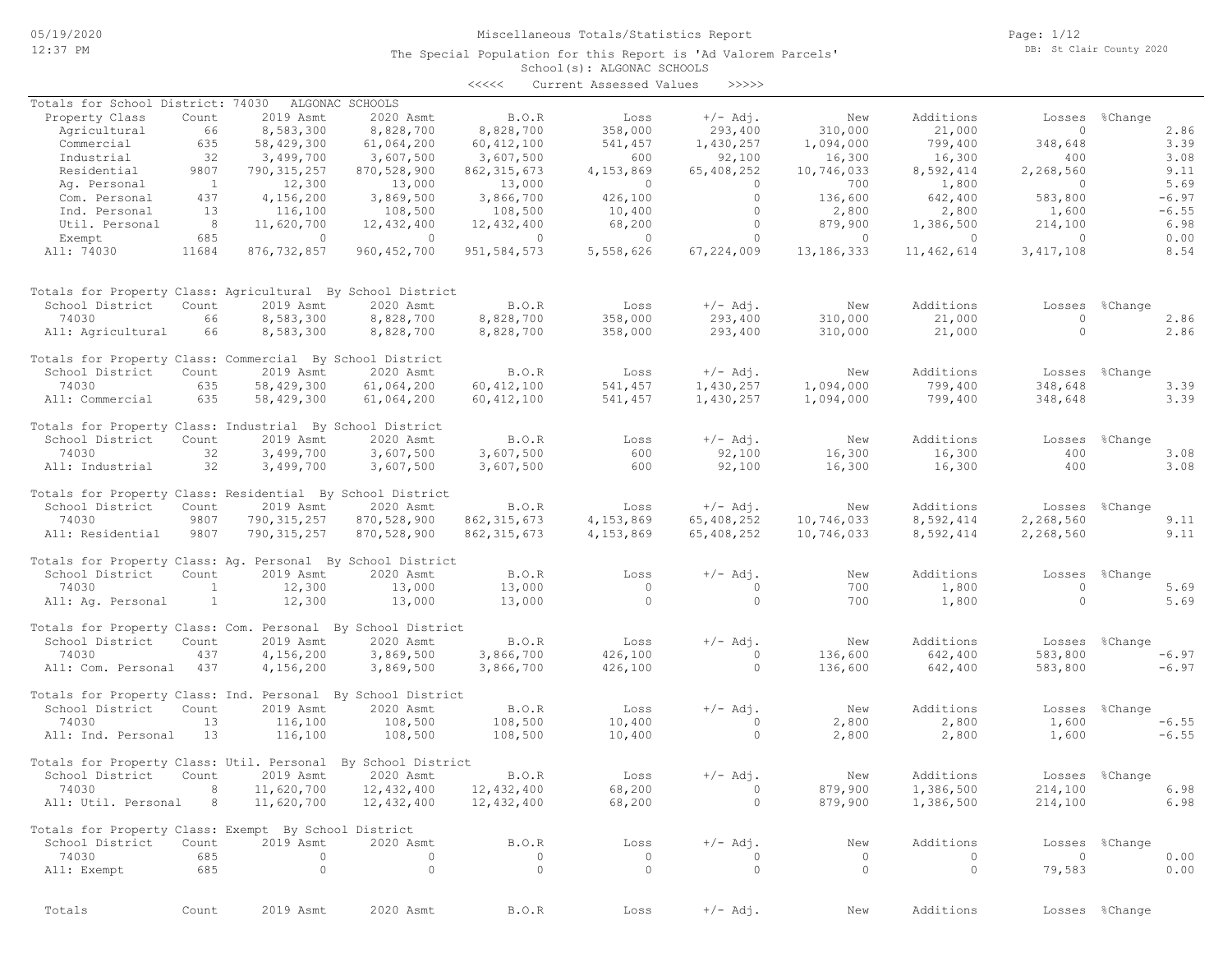05/19/2020 12:37 PM

## Miscellaneous Totals/Statistics Report

Page: 2/12 DB: St Clair County 2020

| Current Assessed Values<br>$\prec$ <<<<<br>>>>>> |        |             |             |             |           |            |              |            |           |      |
|--------------------------------------------------|--------|-------------|-------------|-------------|-----------|------------|--------------|------------|-----------|------|
| Real                                             | 10,540 | 860,827,557 | 944,029,300 | 935,163,973 | 5,053,926 | 67,224,009 | 12,166,333   | 9,429,114  | 2,617,608 | 8.64 |
| Personal                                         | 459    | 15,905,300  | 16,423,400  | 16,420,600  | 504,700   |            | 1,020,000    | 2,033,500  | 799,500   | 3.24 |
| Real & Personal                                  | 10,999 | 876,732,857 | 960,452,700 | 951,584,573 | 5,558,626 | 67,224,009 | 13, 186, 333 | 11,462,614 | 3,417,108 | 8.54 |
| Exempt                                           | 685    |             |             |             |           |            |              |            | 79,583    | 0.00 |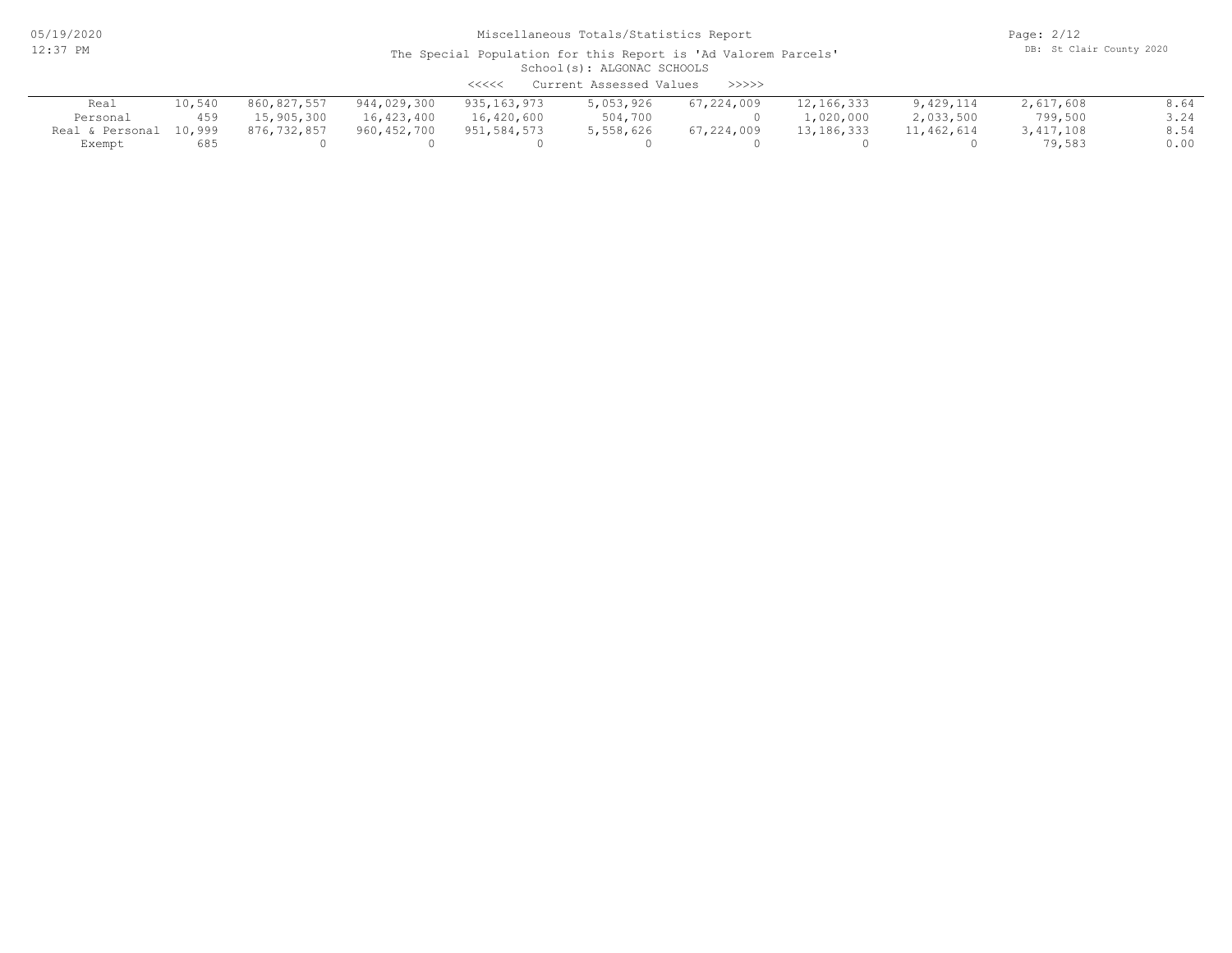The Special Population for this Report is 'Ad Valorem Parcels'

Page: 3/12 DB: St Clair County 2020

## School(s): ALGONAC SCHOOLS

| くくくくく | S.E.V., Taxable and Capped Values |  |  |  | >>>>> |
|-------|-----------------------------------|--|--|--|-------|
|-------|-----------------------------------|--|--|--|-------|

| Totals for School District: 74030                            |                |                | ALGONAC SCHOOLS |               |                       |               |                                  |              |                |                |
|--------------------------------------------------------------|----------------|----------------|-----------------|---------------|-----------------------|---------------|----------------------------------|--------------|----------------|----------------|
| Property Class                                               | Count          | 2019 SEV       | Fin SEV         | 2020 SEV      | 2019 Tax              | Fin Tax       | 2020 Tax                         | BOR Tax      | 2020 Cap       | 2020 MCAP      |
| Agricultural                                                 | 66             | 8,583,300      | 8,583,300       | 8,828,700     | 5,867,048             | 5,867,048     | 5, 933, 151                      | 5, 933, 151  | 5,866,862      | 5,866,862      |
| Commercial                                                   | 635            | 58,429,300     | 58,405,600      | 60, 412, 100  | 42,591,064            | 42,567,364    | 44,717,288                       | 44,291,243   | 44,248,647     | 43,843,115     |
| Industrial                                                   | 32             | 3,499,700      | 3,499,700       | 3,607,500     | 2,716,207             | 2,716,207     | 2,782,072                        | 2,782,072    | 2,783,691      | 2,783,691      |
| Residential                                                  | 9807           | 790, 315, 257  | 789, 359, 257   | 862, 315, 673 | 602,170,387           | 601, 383, 117 | 634, 372, 218                    | 628,781,878  | 625, 512, 019  | 620, 210, 547  |
| Ag. Personal                                                 | $\overline{1}$ | 12,300         | 12,300          | 13,000        | 12,300                | 12,300        | 13,000                           | 13,000       | 13,000         | 13,000         |
| Com. Personal                                                | 437            | 4,156,200      | 4,139,400       | 3,866,700     | 4,156,200             | 4,139,400     | 3,869,500                        | 3,866,700    | 3,869,500      | 3,866,700      |
| Ind. Personal                                                | 13             | 116,100        | 116,100         | 108,500       | 116,100               | 116,100       | 108,500                          | 108,500      | 108,500        | 108,500        |
| Util. Personal                                               | 8              | 11,620,700     | 11,621,000      | 12,432,400    | 11,620,700            | 11,621,000    | 12,432,400                       | 12,432,400   | 12,432,400     | 12, 432, 400   |
| Exempt                                                       | 685<br>11684   | $\circ$        | $\circ$         | $\circ$       | $\circ$               | $\circ$       | $\overline{0}$<br>704,228,129    | $\circ$      | $\overline{0}$ | $\circ$        |
| All: 74030                                                   |                | 876, 732, 857  | 875,736,657     | 951, 584, 573 | 669,250,006           | 668, 422, 536 |                                  | 698,208,944  | 694,834,619    | 689, 124, 815  |
| Totals for Property Class: Agricultural By School District   |                |                |                 |               |                       |               |                                  |              |                |                |
| School District                                              | Count          | 2019 SEV       | Fin SEV         | 2020 SEV      | 2019 Tax              | Fin Tax       | 2020 Tax                         | BOR Tax      | 2020 Cap       | 2020 MCAP      |
| 74030                                                        | 66             | 8,583,300      | 8,583,300       | 8,828,700     | 5,867,048             | 5,867,048     | 5, 933, 151                      | 5, 933, 151  | 5,866,862      | 5,866,862      |
| All: Agricultural                                            | 66             | 8,583,300      | 8,583,300       | 8,828,700     | 5,867,048             | 5,867,048     | 5,933,151                        | 5, 933, 151  | 5,866,862      | 5,866,862      |
| Totals for Property Class: Commercial By School District     |                |                |                 |               |                       |               |                                  |              |                |                |
| School District                                              | Count          | 2019 SEV       | Fin SEV         | 2020 SEV      | 2019 Tax              | Fin Tax       | 2020 Tax                         | BOR Tax      | 2020 Cap       | 2020 MCAP      |
| 74030                                                        | 635            | 58,429,300     | 58,405,600      | 60, 412, 100  | 42,591,064            | 42,567,364    | 44,717,288                       | 44, 291, 243 | 44,248,647     | 43, 843, 115   |
| All: Commercial                                              | 635            | 58,429,300     | 58,405,600      | 60, 412, 100  | 42,591,064            | 42,567,364    | 44,717,288                       | 44,291,243   | 44,248,647     | 43,843,115     |
| Totals for Property Class: Industrial By School District     |                |                |                 |               |                       |               |                                  |              |                |                |
| School District                                              | Count          | 2019 SEV       | Fin SEV         | 2020 SEV      | 2019 Tax              | Fin Tax       | 2020 Tax                         | BOR Tax      | 2020 Cap       | 2020 MCAP      |
| 74030                                                        | 32             | 3,499,700      | 3,499,700       | 3,607,500     | 2,716,207             | 2,716,207     | 2,782,072                        | 2,782,072    | 2,783,691      | 2,783,691      |
| All: Industrial                                              | 32             | 3,499,700      | 3,499,700       | 3,607,500     | 2,716,207             | 2,716,207     | 2,782,072                        | 2,782,072    | 2,783,691      | 2,783,691      |
| Totals for Property Class: Residential By School District    |                |                |                 |               |                       |               |                                  |              |                |                |
| School District                                              | Count          | 2019 SEV       | Fin SEV         | 2020 SEV      | 2019 Tax              | Fin Tax       | 2020 Tax                         | BOR Tax      | 2020 Cap       | 2020 MCAP      |
| 74030                                                        | 9807           | 790, 315, 257  | 789, 359, 257   | 862, 315, 673 | 602, 170, 387         | 601, 383, 117 | 634, 372, 218                    | 628,781,878  | 625, 512, 019  | 620, 210, 547  |
| All: Residential                                             | 9807           | 790, 315, 257  | 789, 359, 257   | 862, 315, 673 | 602, 170, 387         | 601, 383, 117 | 634, 372, 218                    | 628,781,878  | 625, 512, 019  | 620, 210, 547  |
| Totals for Property Class: Ag. Personal By School District   |                |                |                 |               |                       |               |                                  |              |                |                |
| School District                                              | Count          | 2019 SEV       | Fin SEV         | 2020 SEV      | 2019 Tax              | Fin Tax       | 2020 Tax                         | BOR Tax      | 2020 Cap       | 2020 MCAP      |
| 74030                                                        | 1              | 12,300         | 12,300          | 13,000        | 12,300                | 12,300        | 13,000                           | 13,000       | 13,000         | 13,000         |
| All: Aq. Personal                                            | $\mathbf{1}$   | 12,300         | 12,300          | 13,000        | 12,300                | 12,300        | 13,000                           | 13,000       | 13,000         | 13,000         |
| Totals for Property Class: Com. Personal By School District  |                |                |                 |               |                       |               |                                  |              |                |                |
| School District                                              | Count          | 2019 SEV       | Fin SEV         | 2020 SEV      | 2019 Tax              | Fin Tax       | 2020 Tax                         | BOR Tax      | 2020 Cap       | 2020 MCAP      |
| 74030                                                        | 437            | 4,156,200      | 4,139,400       | 3,866,700     | 4,156,200             | 4,139,400     | 3,869,500                        | 3,866,700    | 3,869,500      | 3,866,700      |
| All: Com. Personal                                           | 437            | 4,156,200      | 4,139,400       | 3,866,700     | 4,156,200             | 4,139,400     | 3,869,500                        | 3,866,700    | 3,869,500      | 3,866,700      |
| Totals for Property Class: Ind. Personal By School District  |                |                |                 |               |                       |               |                                  |              |                |                |
| School District                                              | Count          | 2019 SEV       | Fin SEV         | 2020 SEV      | 2019 Tax              | Fin Tax       | 2020 Tax                         | BOR Tax      | 2020 Cap       | 2020 MCAP      |
| 74030                                                        | 13             | 116,100        | 116,100         | 108,500       | 116,100               | 116,100       | 108,500                          | 108,500      | 108,500        | 108,500        |
| All: Ind. Personal                                           | 13             | 116,100        | 116,100         | 108,500       | 116,100               | 116,100       | 108,500                          | 108,500      | 108,500        | 108,500        |
| Totals for Property Class: Util. Personal By School District |                |                |                 |               |                       |               |                                  |              |                |                |
| School District                                              | Count          | 2019 SEV       | Fin SEV         | 2020 SEV      | 2019 Tax              | Fin Tax       | 2020 Tax                         | BOR Tax      | 2020 Cap       | 2020 MCAP      |
| 74030 8 11,620,700 11,621,000                                |                |                |                 | 12,432,400    | 11,620,700 11,621,000 |               | 12,432,400 12,432,400 12,432,400 |              |                | 12,432,400     |
| All: Util. Personal 8                                        |                | 11,620,700     | 11,621,000      | 12,432,400    | 11,620,700            | 11,621,000    | 12,432,400                       | 12,432,400   | 12,432,400     | 12,432,400     |
| Totals for Property Class: Exempt By School District         |                |                |                 |               |                       |               |                                  |              |                |                |
| School District                                              | Count          | 2019 SEV       | Fin SEV         | 2020 SEV      | 2019 Tax              | Fin Tax       | 2020 Tax                         | BOR Tax      | 2020 Cap       | 2020 MCAP      |
| 74030                                                        | 685            | $\overline{0}$ | $\overline{0}$  | $\circ$       | $\circ$               | $\circ$       | $\circ$                          | $\circ$      | $\circ$        | $\circ$        |
| All: Exempt                                                  | 685            | $\overline{0}$ | $\overline{0}$  | $\circ$       | $\overline{0}$        | $\circ$       | $\overline{0}$                   | $\circ$      | $\overline{0}$ | $\overline{0}$ |
|                                                              |                |                |                 |               |                       |               |                                  |              |                |                |
| Totals                                                       | Count          | 2019 SEV       | Fin SEV         | 2020 SEV      | 2019 Tax              | Fin Tax       | 2020 Tax                         | BOR Tax      | 2020 Cap       | 2020 MCAP      |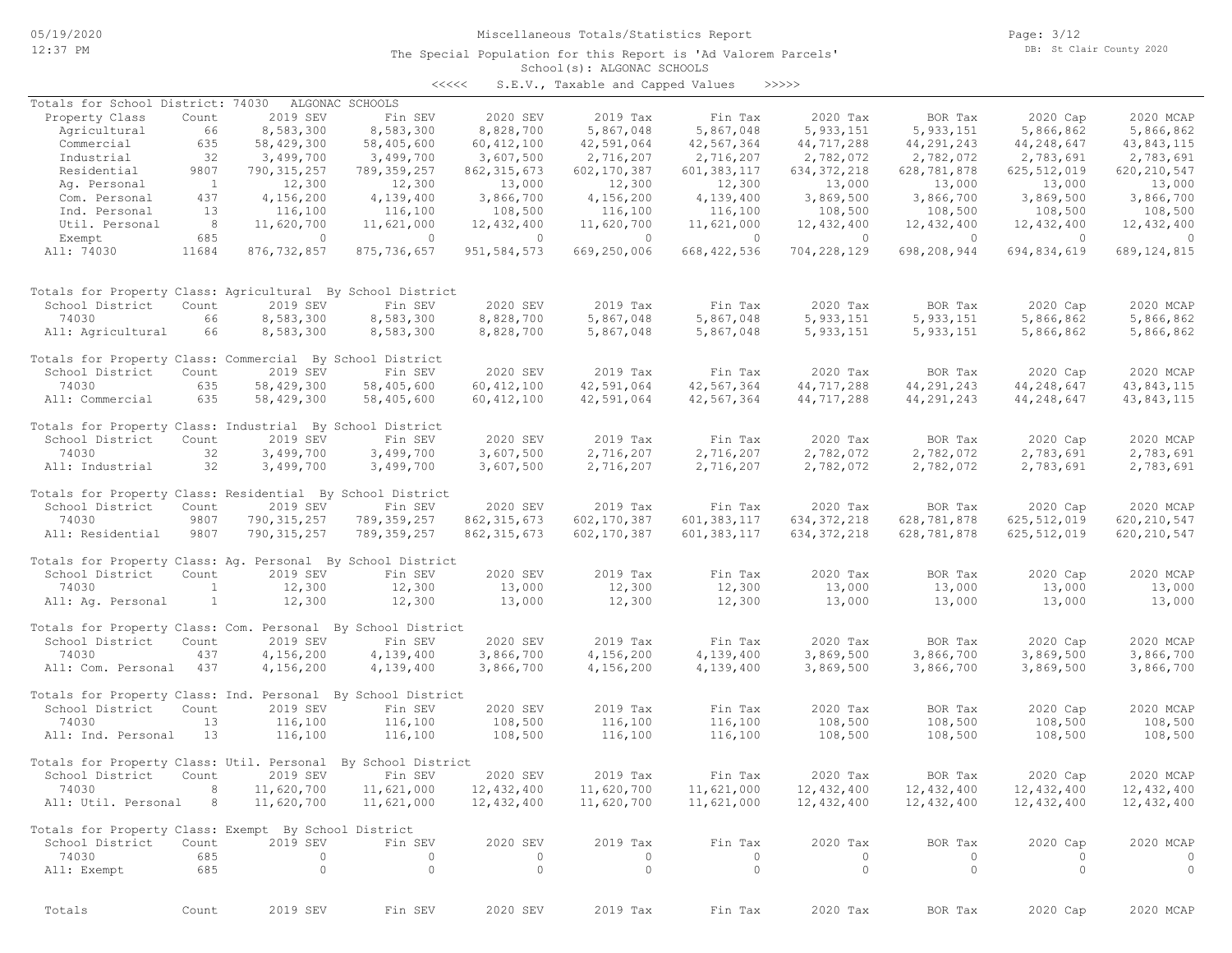05/19/2020 12:37 PM

# Miscellaneous Totals/Statistics Report

Page: 4/12 DB: St Clair County 2020

#### School(s): ALGONAC SCHOOLS The Special Population for this Report is 'Ad Valorem Parcels'

<<<<< S.E.V., Taxable and Capped Values >>>>>

| Real                   | 10,540 | 860,827,557 | 859,847,857 | 935,163,973 | 653,344,706 | 652,533,736 | 687,804,729 | 681,788,344 | 678,411,219 | 672,704,215 |
|------------------------|--------|-------------|-------------|-------------|-------------|-------------|-------------|-------------|-------------|-------------|
| Personal               | 459    | 15,905,300  | 15,888,800  | 16,420,600  | 15,905,300  | 15,888,800  | 16,423,400  | 16,420,600  | 16,423,400  | 16,420,600  |
| Real & Personal 10,999 |        | 876,732,857 | 875,736,657 | 951,584,573 | 669,250,006 | 668,422,536 | 704,228,129 | 698,208,944 | 694,834,619 | 689,124,815 |
| Exempt                 | 685    |             |             |             |             |             |             |             |             |             |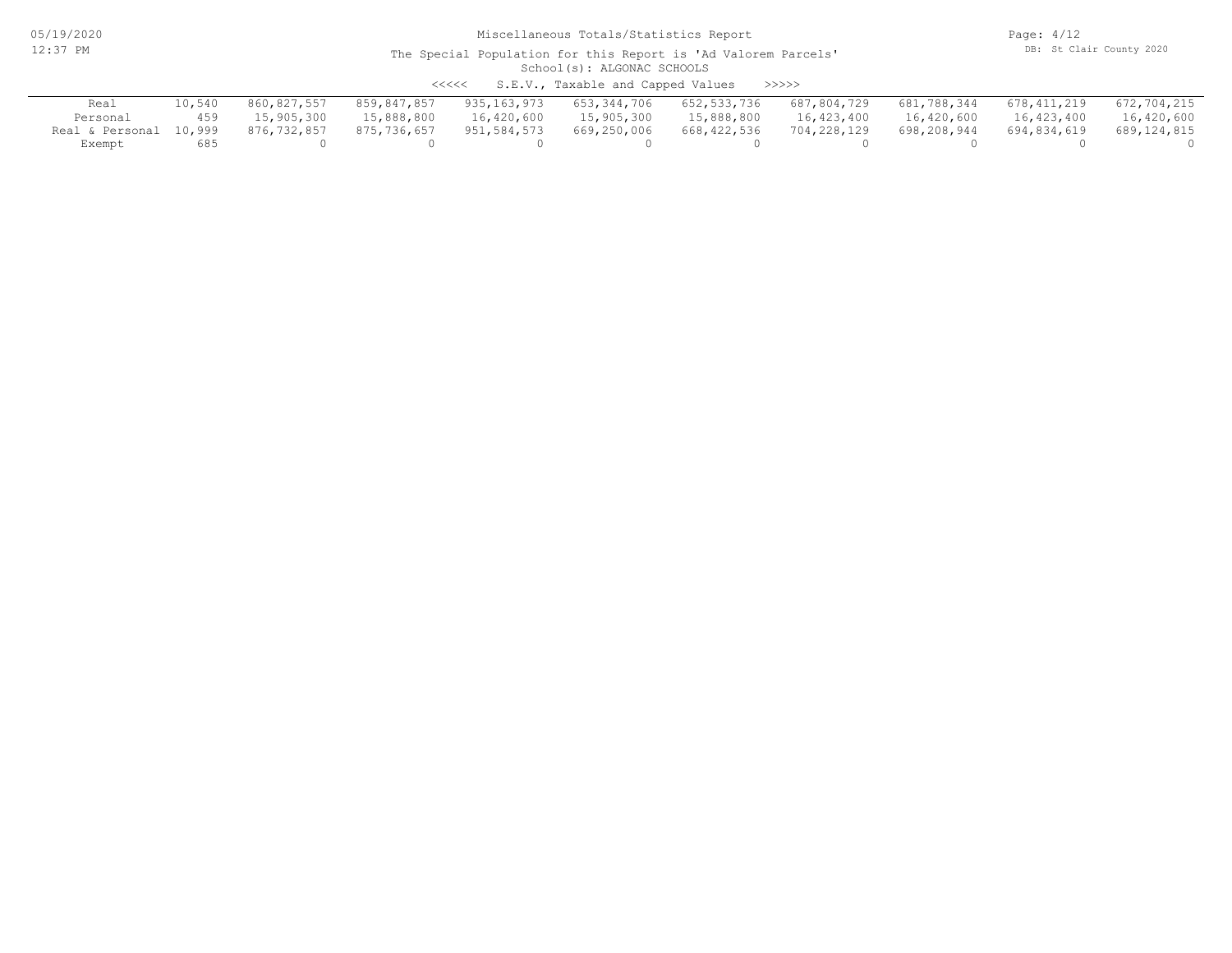Page: 5/12 DB: St Clair County 2020

| くくくくく | PRE/MBT Percentage Times S.E.V. |  |  | >>>>> |
|-------|---------------------------------|--|--|-------|
|-------|---------------------------------|--|--|-------|

| Totals for School District: 74030                            |                |               | ALGONAC SCHOOLS |               |                |               |               |               |              |
|--------------------------------------------------------------|----------------|---------------|-----------------|---------------|----------------|---------------|---------------|---------------|--------------|
| Property Class                                               | Count          | 2019 ORIG     | 2019 ORIG       | Final PRE     | Final          | W/O Winter    | W/O Winter    | 2020 ORIG     | 2020 ORIG    |
|                                                              |                | PRE           | Non-PRE         |               | Non-PRE        | PRE           | Non-PRE       | PRE           | Non-PRE      |
| Agricultural                                                 | 64             | 8,470,231     | 113,069         | 8,470,231     | 113,069        | 8,470,231     | 113,069       | 8,572,665     | 256,035      |
| Commercial                                                   | 10             | 1,320,914     | 57,108,386      | 1,320,914     | 57,084,686     | 1,320,914     | 57,084,686    | 860,797       | 59, 551, 303 |
| Industrial                                                   | $\circ$        | $\circ$       | 3,499,700       | $\circ$       | 3,499,700      | $\circ$       | 3,499,700     | $\circ$       | 3,607,500    |
| Residential                                                  | 6021           | 562, 348, 583 | 227,966,674     | 562,097,983   | 227, 261, 274  | 562,097,983   | 227, 261, 274 | 615, 474, 287 | 246,841,386  |
| Ag. Personal                                                 | $\circ$        | $\circ$       | 12,300          | $\circ$       | 12,300         | $\circ$       | 12,300        | $\circ$       | 13,000       |
| Com. Personal                                                | 437            | 4,156,200     | $\circ$         | 4,139,400     | $\Omega$       | 4,139,400     | $\Omega$      | 3,866,700     | $\circ$      |
| Ind. Personal                                                | 13             | 116,100       | $\circ$         | 116,100       | $\circ$        | 116,100       | $\circ$       | 108,500       | $\circ$      |
| Util. Personal                                               | $\overline{0}$ | $\circ$       | 11,620,700      | $\circ$       | 11,621,000     | $\circ$       | 11,621,000    | $\circ$       | 12,432,400   |
| Exempt                                                       | 3              | $\circ$       | $\circ$         | $\circ$       | $\circ$        | $\circ$       | $\circ$       | $\circ$       | $\Omega$     |
| All: 74030                                                   | 6,548          | 576, 412, 028 | 300, 320, 829   | 576, 144, 628 | 299,592,029    | 576, 144, 628 | 299,592,029   | 628,882,949   | 322,701,624  |
|                                                              |                |               |                 |               |                |               |               |               |              |
| Totals for Property Class: Agricultural By School District   |                |               |                 |               |                |               |               |               |              |
| School District                                              | Count          | 2019 ORIG     | 2019 ORIG       | Final PRE     | Final          | W/O Winter    | W/O Winter    | 2020 ORIG     | 2020 ORIG    |
|                                                              |                | PRE           | Non-PRE         |               | Non-PRE        | <b>PRE</b>    | Non-PRE       | PRE           | Non-PRE      |
| 74030                                                        | 64             | 8,470,231     | 113,069         | 8,470,231     | 113,069        | 8,470,231     | 113,069       | 8,572,665     | 256,035      |
| All: Agricultural                                            | 64             | 8,470,231     | 113,069         | 8,470,231     | 113,069        | 8,470,231     | 113,069       | 8,572,665     | 256,035      |
| Totals for Property Class: Commercial By School District     |                |               |                 |               |                |               |               |               |              |
| School District                                              | Count          | 2019 ORIG     | 2019 ORIG       | Final PRE     | Final          | W/O Winter    | W/O Winter    | 2020 ORIG     | 2020 ORIG    |
|                                                              |                | PRE           | Non-PRE         |               | Non-PRE        | PRE           | Non-PRE       | PRE           | Non-PRE      |
| 74030                                                        | 10             | 1,320,914     | 57,108,386      | 1,320,914     | 57,084,686     | 1,320,914     | 57,084,686    | 860,797       | 59, 551, 303 |
| All: Commercial                                              | 10             | 1,320,914     | 57,108,386      | 1,320,914     | 57,084,686     | 1,320,914     | 57,084,686    | 860,797       | 59, 551, 303 |
| Totals for Property Class: Industrial By School District     |                |               |                 |               |                |               |               |               |              |
| School District                                              | Count          | 2019 ORIG     | 2019 ORIG       | Final PRE     | Final          | W/O Winter    | W/O Winter    | 2020 ORIG     | 2020 ORIG    |
|                                                              |                | PRE           | Non-PRE         |               | Non-PRE        | PRE           | Non-PRE       | PRE           | Non-PRE      |
| 74030                                                        | $\circ$        | $\circ$       | 3,499,700       | $\circ$       | 3,499,700      | $\circ$       | 3,499,700     | $\circ$       | 3,607,500    |
| All: Industrial                                              | $\circ$        | $\circ$       | 3,499,700       | $\circ$       | 3,499,700      | $\circ$       | 3,499,700     | $\circ$       | 3,607,500    |
|                                                              |                |               |                 |               |                |               |               |               |              |
| Totals for Property Class: Residential By School District    |                |               |                 |               |                |               |               |               |              |
| School District                                              | Count          | 2019 ORIG     | 2019 ORIG       | Final PRE     | Final          | W/O Winter    | W/O Winter    | 2020 ORIG     | 2020 ORIG    |
|                                                              |                | PRE           | Non-PRE         |               | Non-PRE        | PRE           | Non-PRE       | PRE           | Non-PRE      |
| 74030                                                        | 6021           | 562, 348, 583 | 227,966,674     | 562,097,983   | 227, 261, 274  | 562,097,983   | 227, 261, 274 | 615, 474, 287 | 246,841,386  |
| All: Residential                                             | 6021           | 562, 348, 583 | 227,966,674     | 562,097,983   | 227, 261, 274  | 562,097,983   | 227, 261, 274 | 615, 474, 287 | 246,841,386  |
|                                                              |                |               |                 |               |                |               |               |               |              |
| Totals for Property Class: Ag. Personal By School District   |                |               |                 |               |                |               |               |               |              |
| School District                                              | Count          | 2019 ORIG     | 2019 ORIG       | Final PRE     | Final          | W/O Winter    | W/O Winter    | 2020 ORIG     | 2020 ORIG    |
|                                                              |                | PRE           | Non-PRE         |               | Non-PRE        | PRE           | Non-PRE       | PRE           | Non-PRE      |
| 74030                                                        | $\circ$        | $\circ$       | 12,300          | $\circ$       | 12,300         | $\Omega$      | 12,300        | $\Omega$      | 13,000       |
| All: Ag. Personal                                            | $\circ$        | $\circ$       | 12,300          | $\circ$       | 12,300         | $\circ$       | 12,300        | $\circ$       | 13,000       |
| Totals for Property Class: Com. Personal By School District  |                |               |                 |               |                |               |               |               |              |
| School District                                              | Count          | 2019 ORIG     | 2019 ORIG       | Final PRE     | Final          | W/O Winter    | W/O Winter    | 2020 ORIG     | 2020 ORIG    |
|                                                              |                | PRE           | $Non-PRE$       |               | Non-PRE        | PRE           | $Non-PRE$     | PRE           | $Non-PRF$    |
| 74030                                                        | 437            | 4,156,200     | $\circ$         | 4,139,400     | $\circ$        | 4,139,400     | $\circ$       | 3,866,700     | $\circ$      |
| All: Com. Personal                                           | 437            | 4,156,200     | $\circ$         | 4,139,400     | $\circ$        | 4,139,400     | $\circ$       | 3,866,700     | $\circ$      |
|                                                              |                |               |                 |               |                |               |               |               |              |
| Totals for Property Class: Ind. Personal By School District  |                |               |                 |               |                |               |               |               |              |
| School District                                              | Count          | 2019 ORIG     | 2019 ORIG       | Final PRE     | Final          | W/O Winter    | W/O Winter    | 2020 ORIG     | 2020 ORIG    |
|                                                              |                | PRE           | Non-PRE         |               | Non-PRE        | PRE           | Non-PRE       | PRE           | Non-PRE      |
| 74030                                                        | 13             | 116,100       | $\circ$         | 116,100       | $\overline{0}$ | 116,100       | $\circ$       | 108,500       | $\circ$      |
| All: Ind. Personal                                           | 13             | 116,100       | $\circ$         | 116,100       | $\circ$        | 116,100       | $\circ$       | 108,500       | $\circ$      |
| Totals for Property Class: Util. Personal By School District |                |               |                 |               |                |               |               |               |              |
| School District                                              | Count          | 2019 ORIG     | 2019 ORIG       | Final PRE     | Final          | W/O Winter    | W/O Winter    | 2020 ORIG     | 2020 ORIG    |
|                                                              |                | PRE           | Non-PRE         |               | Non-PRE        | PRE           | Non-PRE       | PRE           | Non-PRE      |
| 74030                                                        | $\circ$        | 0             | 11,620,700      | 0             | 11,621,000     | $\circ$       | 11,621,000    | 0             | 12,432,400   |
|                                                              |                |               |                 |               |                |               |               |               |              |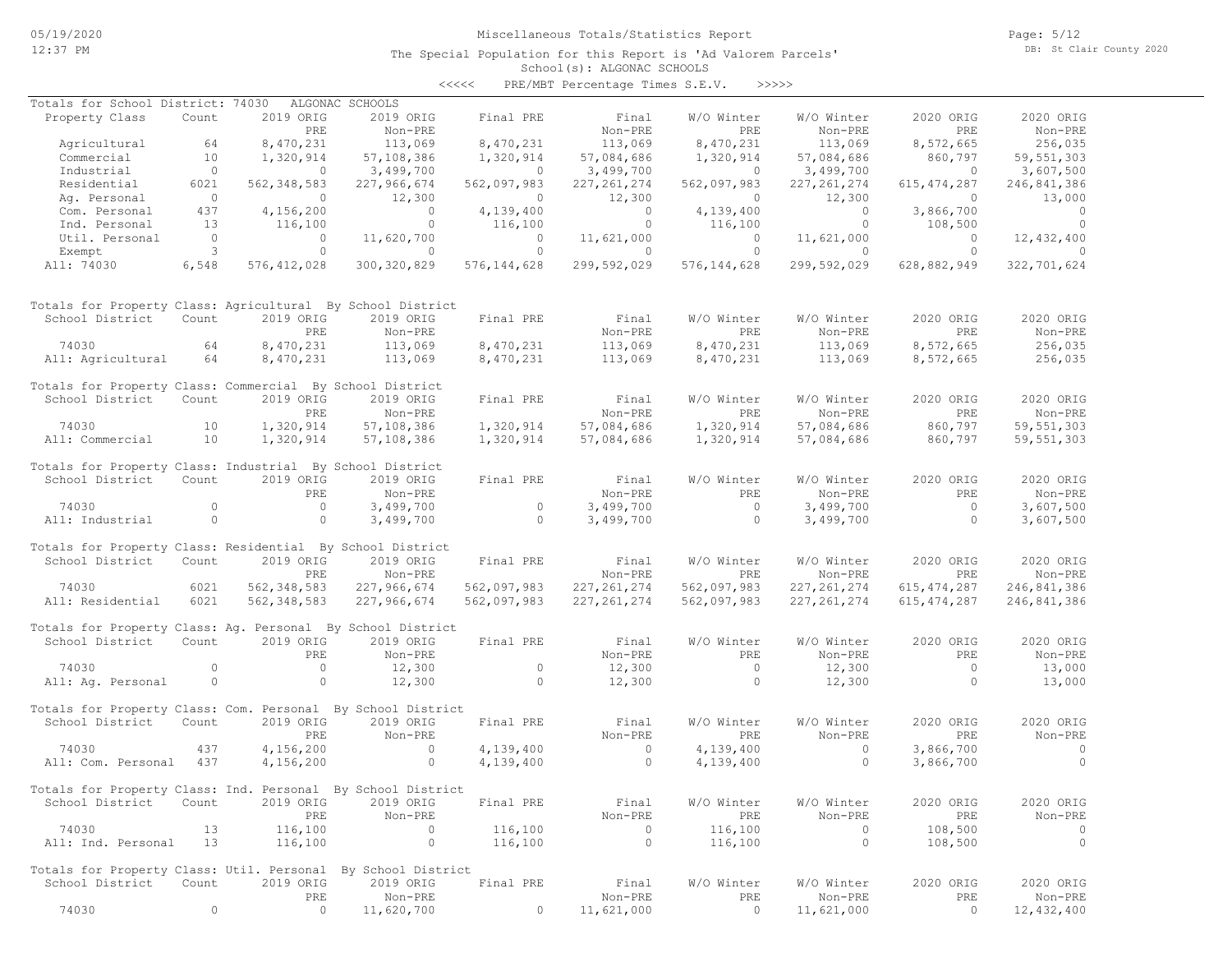Page: 6/12 DB: St Clair County 2020

|                                   |          |                  |                      | <<<<        | PRE/MBT Percentage Times S.E.V. |                   | >>>>>>                |                  |                      |
|-----------------------------------|----------|------------------|----------------------|-------------|---------------------------------|-------------------|-----------------------|------------------|----------------------|
| All: Util. Personal               | $\Omega$ |                  | 11,620,700           |             | 11,621,000                      |                   | 11,621,000            |                  | 12,432,400           |
| Totals for Property Class: Exempt |          |                  | By School District   |             |                                 |                   |                       |                  |                      |
| School District                   | Count    | 2019 ORIG<br>PRE | 2019 ORIG<br>Non-PRE | Final PRE   | Final<br>Non-PRE                | W/O Winter<br>PRE | W/O Winter<br>Non-PRE | 2020 ORIG<br>PRE | 2020 ORIG<br>Non-PRE |
| 74030                             |          |                  |                      |             |                                 |                   |                       |                  |                      |
| All: Exempt                       |          |                  |                      |             |                                 |                   |                       |                  |                      |
| Totals                            | Count    | 2019 ORIG<br>PRE | 2019 ORIG<br>Non-PRE | Final PRE   | Final<br>Non-PRE                | W/O Winter<br>PRE | W/O Winter<br>Non-PRE | 2020 ORIG<br>PRE | 2020 ORIG<br>Non-PRE |
| Real                              | 6,095    | 572,139,728      | 288,687,829          | 571,889,128 | 287,958,729                     | 571,889,128       | 287,958,729           | 624,907,749      | 310,256,224          |
| Personal                          | 450      | 4,272,300        | 11,633,000           | 4,255,500   | 11,633,300                      | 4,255,500         | 11,633,300            | 3,975,200        | 12,445,400           |
| Real & Personal                   | 6,545    | 576,412,028      | 300, 320, 829        | 576,144,628 | 299,592,029                     | 576,144,628       | 299,592,029           | 628,882,949      | 322,701,624          |
| Exempt                            |          |                  |                      |             |                                 |                   |                       |                  |                      |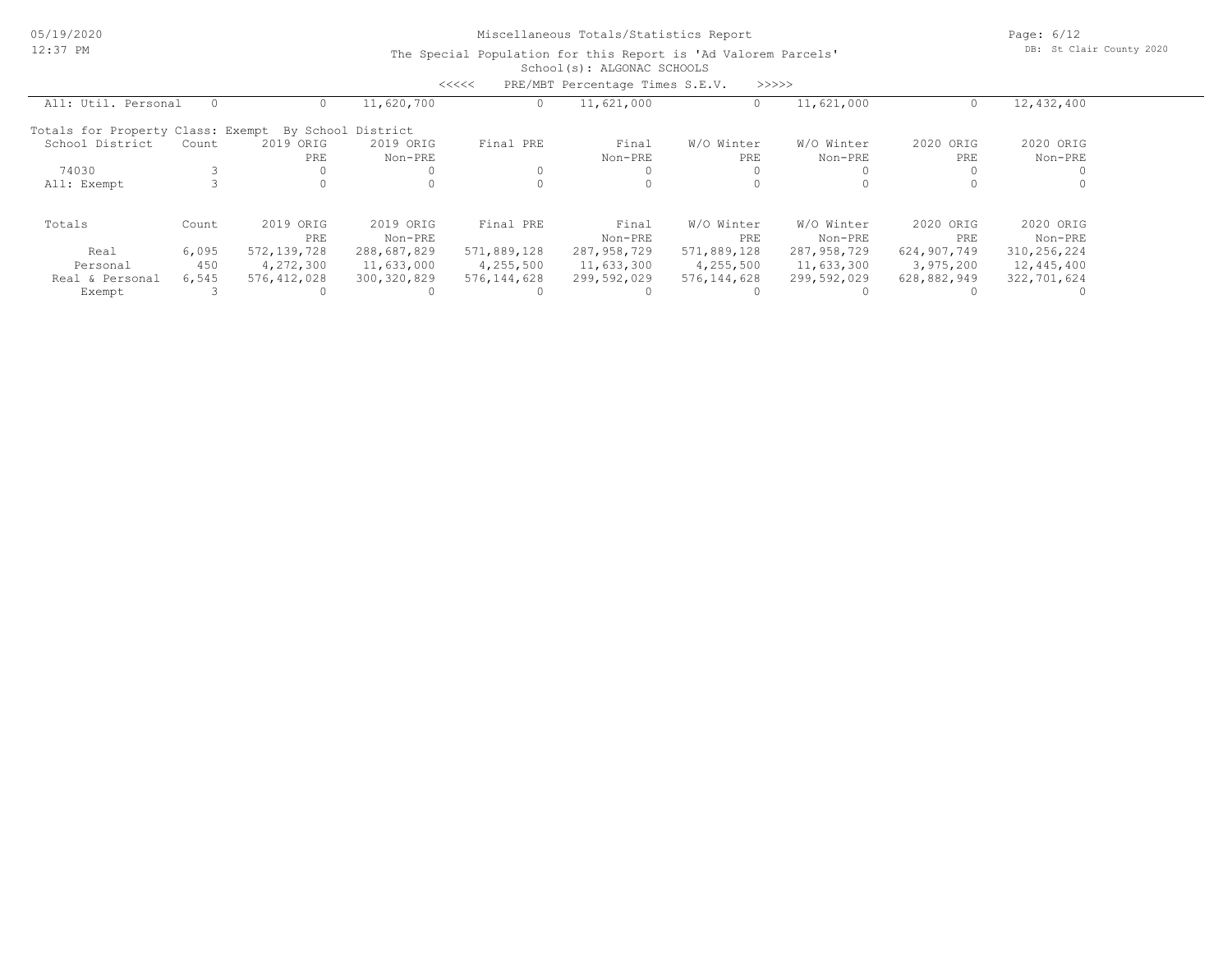Page: 7/12 DB: St Clair County 2020

| くくくくく | PRE/MBT Percentage Times Taxable |  |  | >>>>> |
|-------|----------------------------------|--|--|-------|
|-------|----------------------------------|--|--|-------|

| Totals for School District: 74030                            |                |               | ALGONAC SCHOOLS |             |                |                |                |               |               |
|--------------------------------------------------------------|----------------|---------------|-----------------|-------------|----------------|----------------|----------------|---------------|---------------|
| Property Class                                               | Count          | 2019 ORIG     | 2019 ORIG       | Final PRE   | Final          | W/O Winter     | W/O Winter     | 2020 ORIG     | 2020 ORIG     |
|                                                              |                | PRE           | Non-PRE         |             | Non-PRE        | PRE            | Non-PRE        | PRE           | Non-PRE       |
| Agricultural                                                 | 64             | 5,786,235     | 80,813          | 5,786,235   | 80,813         | 5,786,235      | 80,813         | 5,709,202     | 223,949       |
| Commercial                                                   | 10             | 920,491       | 41,670,573      | 920, 491    | 41,646,873     | 920,491        | 41,646,873     | 600,330       | 43,690,913    |
| Industrial                                                   | $\circ$        | $\circ$       | 2,716,207       | $\circ$     | 2,716,207      | $\circ$        | 2,716,207      | $\circ$       | 2,782,072     |
| Residential                                                  | 6021           | 431,197,086   | 170,973,301     | 431,047,881 | 170,335,236    | 431,047,881    | 170, 335, 236  | 450, 431, 201 | 178,350,677   |
| Ag. Personal                                                 | $\overline{0}$ | $\circ$       | 12,300          | $\circ$     | 12,300         | $\Omega$       | 12,300         | $\circ$       | 13,000        |
| Com. Personal                                                | 437            | 4,156,200     | $\circ$         | 4,139,400   | $\circ$        | 4,139,400      | $\overline{0}$ | 3,866,700     | $\circ$       |
| Ind. Personal                                                | 13             | 116,100       | $\circ$         | 116,100     | $\circ$        | 116,100        | $\circ$        | 108,500       | $\circ$       |
| Util. Personal                                               | $\overline{0}$ | $\mathbf{0}$  | 11,620,700      | $\circ$     | 11,621,000     | $\circ$        | 11,621,000     | $\circ$       | 12,432,400    |
| Exempt                                                       | 3              | $\circ$       | $\circ$         | $\circ$     | $\circ$        | $\circ$        | $\circ$        | $\circ$       | $\Omega$      |
| All: 74030                                                   | 6548           | 442, 176, 112 | 227,073,894     | 442,010,107 | 226, 412, 429  | 442,010,107    | 226, 412, 429  | 460,715,933   | 237, 493, 011 |
|                                                              |                |               |                 |             |                |                |                |               |               |
| Totals for Property Class: Agricultural By School District   |                |               |                 |             |                |                |                |               |               |
| School District                                              | Count          | 2019 ORIG     | 2019 ORIG       | Final PRE   | Final          | W/O Winter     | W/O Winter     | 2020 ORIG     | 2020 ORIG     |
|                                                              |                | PRE           | Non-PRE         |             | Non-PRE        | PRE            | Non-PRE        | PRE           | Non-PRE       |
| 74030                                                        | 64             | 5,786,235     | 80,813          | 5,786,235   | 80,813         | 5,786,235      | 80,813         | 5,709,202     | 223,949       |
| All: Agricultural                                            | 64             | 5,786,235     | 80,813          | 5,786,235   | 80,813         | 5,786,235      | 80,813         | 5,709,202     | 223,949       |
|                                                              |                |               |                 |             |                |                |                |               |               |
| Totals for Property Class: Commercial By School District     |                |               |                 |             |                |                |                |               |               |
| School District                                              | Count          | 2019 ORIG     | 2019 ORIG       | Final PRE   | Final          | W/O Winter     | W/O Winter     | 2020 ORIG     | 2020 ORIG     |
|                                                              |                | PRE           | Non-PRE         |             | Non-PRE        | PRE            | Non-PRE        | PRE           | Non-PRE       |
| 74030                                                        | 10             | 920,491       | 41,670,573      | 920,491     | 41,646,873     | 920,491        | 41,646,873     | 600,330       | 43,690,913    |
| All: Commercial                                              | 10             | 920,491       | 41,670,573      | 920,491     | 41,646,873     | 920,491        | 41,646,873     | 600,330       | 43,690,913    |
|                                                              |                |               |                 |             |                |                |                |               |               |
| Totals for Property Class: Industrial By School District     |                |               |                 |             |                |                |                |               |               |
| School District                                              | Count          | 2019 ORIG     | 2019 ORIG       | Final PRE   | Final          | W/O Winter     | W/O Winter     | 2020 ORIG     | 2020 ORIG     |
|                                                              |                | PRE           | Non-PRE         |             | Non-PRE        | PRE            | Non-PRE        | PRE           | Non-PRE       |
| 74030                                                        | $\circ$        | $\circ$       | 2,716,207       | $\circ$     | 2,716,207      | $\circ$        | 2,716,207      | $\circ$       | 2,782,072     |
|                                                              | $\circ$        | $\circ$       | 2,716,207       | $\circ$     |                | $\circ$        |                | $\circ$       | 2,782,072     |
| All: Industrial                                              |                |               |                 |             | 2,716,207      |                | 2,716,207      |               |               |
| Totals for Property Class: Residential By School District    |                |               |                 |             |                |                |                |               |               |
|                                                              |                |               |                 |             |                |                |                |               |               |
| School District                                              | Count          | 2019 ORIG     | 2019 ORIG       | Final PRE   | Final          | W/O Winter     | W/O Winter     | 2020 ORIG     | 2020 ORIG     |
|                                                              |                | PRE           | Non-PRE         |             | Non-PRE        | PRE            | Non-PRE        | PRE           | Non-PRE       |
| 74030                                                        | 6021           | 431,197,086   | 170,973,301     | 431,047,881 | 170, 335, 236  | 431,047,881    | 170, 335, 236  | 450, 431, 201 | 178,350,677   |
| All: Residential                                             | 6021           | 431,197,086   | 170, 973, 301   | 431,047,881 | 170, 335, 236  | 431,047,881    | 170, 335, 236  | 450, 431, 201 | 178,350,677   |
|                                                              |                |               |                 |             |                |                |                |               |               |
| Totals for Property Class: Aq. Personal By School District   |                |               |                 |             |                |                |                |               |               |
| School District                                              | Count          | 2019 ORIG     | 2019 ORIG       | Final PRE   | Final          | W/O Winter     | W/O Winter     | 2020 ORIG     | 2020 ORIG     |
|                                                              |                | PRE           | Non-PRE         |             | Non-PRE        | PRE            | Non-PRE        | PRE           | Non-PRE       |
| 74030                                                        | $\circ$        | $\circ$       | 12,300          | $\circ$     | 12,300         | $\overline{0}$ | 12,300         | $\circ$       | 13,000        |
| All: Aq. Personal                                            | $\circ$        | $\circ$       | 12,300          | $\circ$     | 12,300         | $\circ$        | 12,300         | $\circ$       | 13,000        |
|                                                              |                |               |                 |             |                |                |                |               |               |
| Totals for Property Class: Com. Personal By School District  |                |               |                 |             |                |                |                |               |               |
| School District                                              | Count          | 2019 ORIG     | 2019 ORIG       | Final PRE   | Final          | W/O Winter     | W/O Winter     | 2020 ORIG     | 2020 ORIG     |
|                                                              |                | PRE           | Non-PRE         |             | Non-PRE        | PRE            | Non-PRE        | PRE           | Non-PRE       |
| 74030                                                        | 437            | 4,156,200     | $\mathbf{0}$    | 4,139,400   | $\circ$        | 4,139,400      | $\circ$        | 3,866,700     | $\circ$       |
| All: Com. Personal                                           | 437            | 4,156,200     | $\circ$         | 4,139,400   | $\circ$        | 4,139,400      | $\circ$        | 3,866,700     | $\circ$       |
|                                                              |                |               |                 |             |                |                |                |               |               |
| Totals for Property Class: Ind. Personal By School District  |                |               |                 |             |                |                |                |               |               |
| School District                                              | Count          | 2019 ORIG     | 2019 ORIG       | Final PRE   | Final          | W/O Winter     | W/O Winter     | 2020 ORIG     | 2020 ORIG     |
|                                                              |                | PRE           | Non-PRE         |             | Non-PRE        | PRE            | Non-PRE        | PRE           | Non-PRE       |
| 74030                                                        | 13             | 116,100       | $\mathbf{0}$    | 116,100     | $\overline{0}$ | 116,100        | $\circ$        | 108,500       | $\circ$       |
| All: Ind. Personal                                           | 13             | 116,100       | $\circ$         | 116,100     | $\overline{0}$ | 116,100        | $\circ$        | 108,500       | $\circ$       |
|                                                              |                |               |                 |             |                |                |                |               |               |
| Totals for Property Class: Util. Personal By School District |                |               |                 |             |                |                |                |               |               |
| School District                                              | Count          | 2019 ORIG     | 2019 ORIG       | Final PRE   | Final          | W/O Winter     | W/O Winter     | 2020 ORIG     | 2020 ORIG     |
|                                                              |                | PRE           | Non-PRE         |             | Non-PRE        | PRE            | Non-PRE        | PRE           | Non-PRE       |
| 74030                                                        | 0              | $\circ$       | 11,620,700      | $\circ$     | 11,621,000     | $\overline{0}$ | 11,621,000     | $\circ$       | 12,432,400    |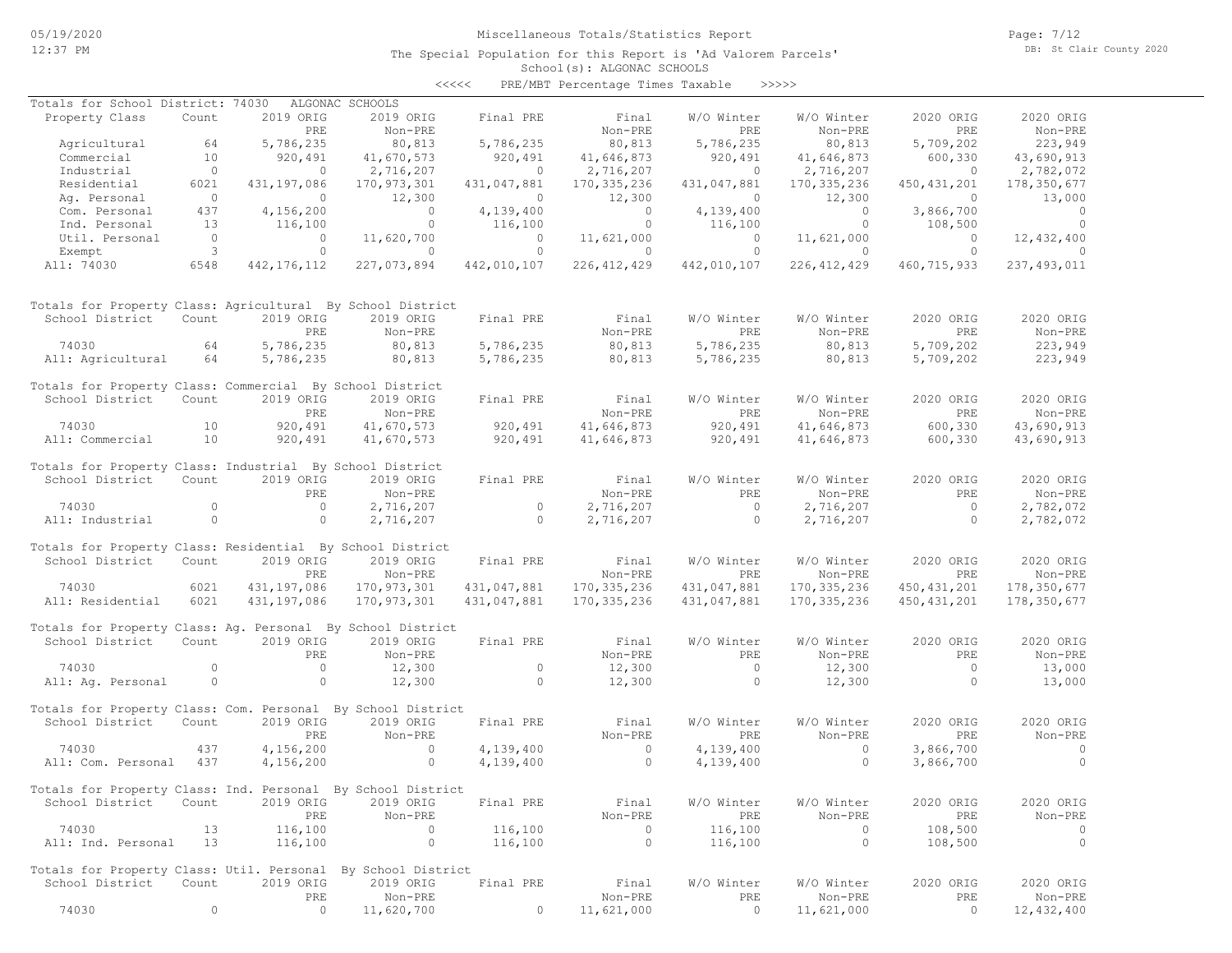Page: 8/12 DB: St Clair County 2020

|                                   |       |             |                    | <<<<        | PRE/MBT Percentage Times Taxable |             | >>>>>         |             |             |  |
|-----------------------------------|-------|-------------|--------------------|-------------|----------------------------------|-------------|---------------|-------------|-------------|--|
| All: Util. Personal               |       |             | 11,620,700         |             | 11,621,000                       |             | 11,621,000    | O           | 12,432,400  |  |
| Totals for Property Class: Exempt |       |             | By School District |             |                                  |             |               |             |             |  |
| School District                   | Count | 2019 ORIG   | 2019 ORIG          | Final PRE   | Final                            | W/O Winter  | W/O Winter    | 2020 ORIG   | 2020 ORIG   |  |
|                                   |       | PRE         | Non-PRE            |             | Non-PRE                          | PRE         | Non-PRE       | PRE         | Non-PRE     |  |
| 74030                             |       |             |                    |             |                                  |             |               |             |             |  |
| All: Exempt                       |       |             |                    |             |                                  |             |               |             |             |  |
| Totals                            | Count | 2019 ORIG   | 2019 ORIG          | Final PRE   | Final                            | W/O Winter  | W/O Winter    | 2020 ORIG   | 2020 ORIG   |  |
|                                   |       | PRE         | Non-PRE            |             | Non-PRE                          | PRE         | Non-PRE       | PRE         | Non-PRE     |  |
| Real                              | 6,095 | 437,903,812 | 215,440,894        | 437,754,607 | 214,779,129                      | 437,754,607 | 214,779,129   | 456,740,733 | 225,047,611 |  |
| Personal                          | 450   | 4,272,300   | 11,633,000         | 4,255,500   | 11,633,300                       | 4,255,500   | 11,633,300    | 3,975,200   | 12,445,400  |  |
| Real & Personal                   | 6,545 | 442,176,112 | 227,073,894        | 442,010,107 | 226, 412, 429                    | 442,010,107 | 226, 412, 429 | 460,715,933 | 237,493,011 |  |
| Exempt                            |       |             |                    |             |                                  |             |               |             |             |  |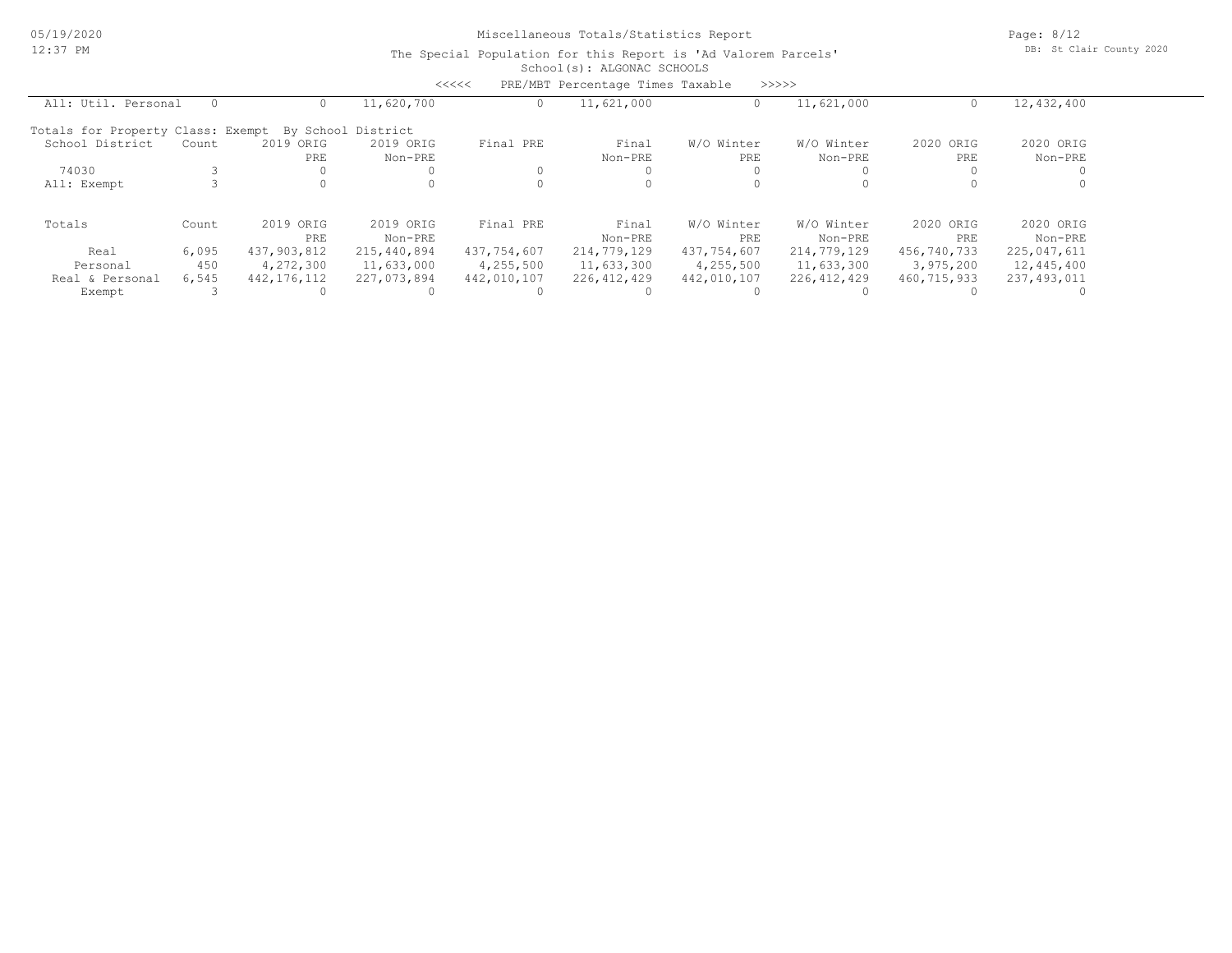\*\*\*\*\* DDA/LDFA Totals \*\*\*\*\*

|          |       | Base       | Current    | Current    | Current    | Final      | Final        | Final      |
|----------|-------|------------|------------|------------|------------|------------|--------------|------------|
| DDA/LDFA | Count | Value      | Assessed   | Taxable    | Captured   | Assessed   | Taxable      | Captured   |
| TIFA # 1 | 343   | 8,879,022  | 14,108,000 | 11,512,432 | 229,719    | 13,758,100 | 11, 414, 508 | 70,063     |
|          | 228   |            | 439,200    | 439,200    |            | 461,700    | 461,700      |            |
| DDA NO.  | 685   | 16,689,203 | 49,019,393 | 36,069,026 | 19,379,823 | 46,388,840 | 34,739,376   | 18,050,173 |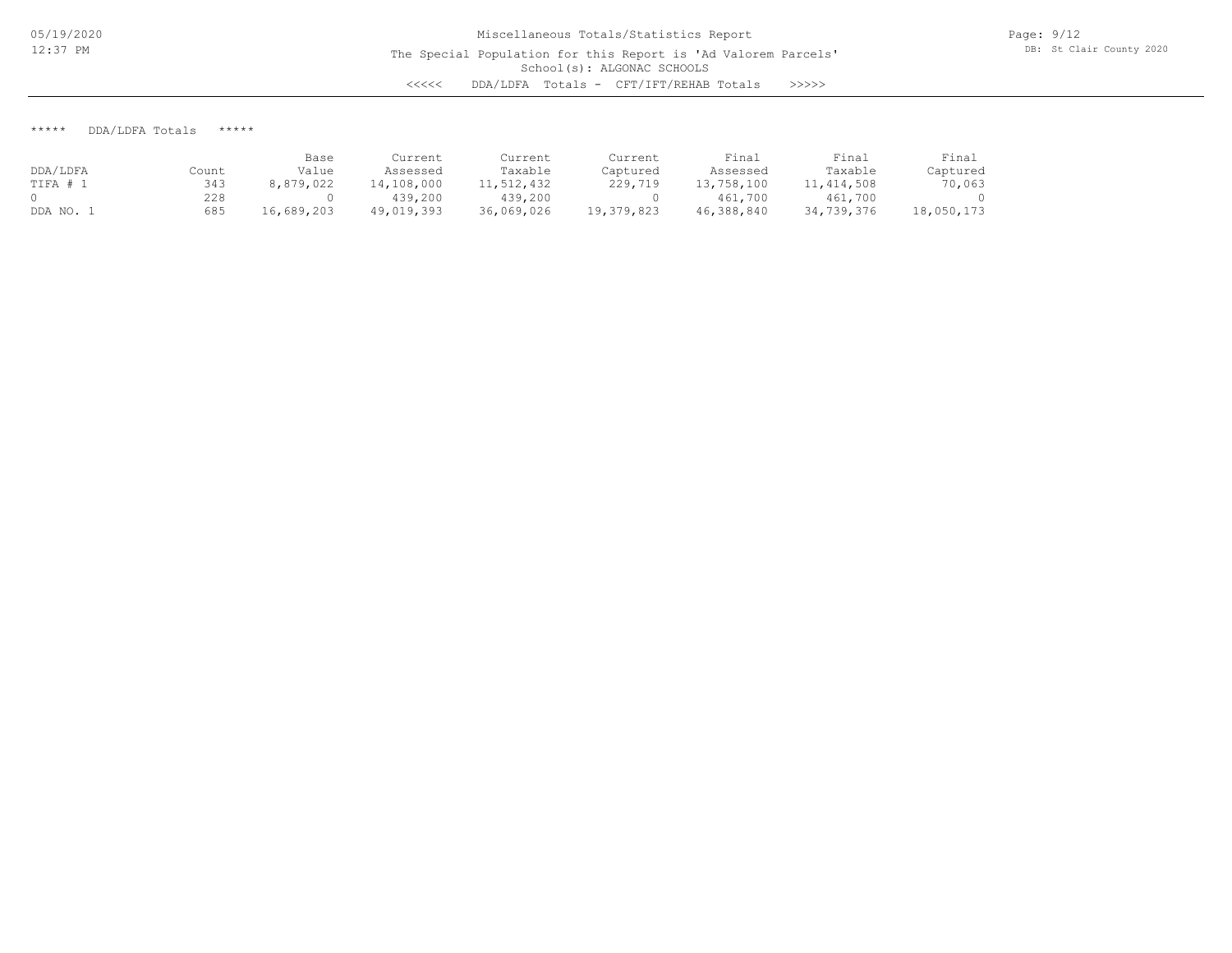School(s): ALGONAC SCHOOLS

<<<<< Special Act Totals >>>>>

\*\*\*\*\* DDA/LDFA Totals \*\*\*\*\*

| DDA/LDFA | Count | Base<br>Value | Current<br>Assessed | Current<br>Taxable | Current<br>Captured | Final<br>Assessed | Final<br>Taxable | Final<br>Captured |
|----------|-------|---------------|---------------------|--------------------|---------------------|-------------------|------------------|-------------------|
| TIFA # . | 343   | 8,879,022     | 14,108,000          | 11,512,432         | 229,719             | 13,758,100        | 11,414,508       | 70,063            |
|          | 228   |               | 439,200             | 439,200            |                     | 461,700           | 461,700          |                   |
| DDA NO.  | 685   | 16,689,203    | 49,019,393          | 36,069,026         | 19,379,823          | 46,388,840        | 34,739,376       | 18,050,173        |

\*\*\*\*\* Special Act Totals \*\*\*\*\*

|                                     |                 | Count | SEV Value | Taxable Value |
|-------------------------------------|-----------------|-------|-----------|---------------|
| PA 494/204 - Developmental Property | Real            |       | 121600    | 89672         |
| PA 494/204 - Developmental Property | Personal        |       |           |               |
| PA 494/204 - Developmental Property | Real & Personal |       | 121600    | 89672         |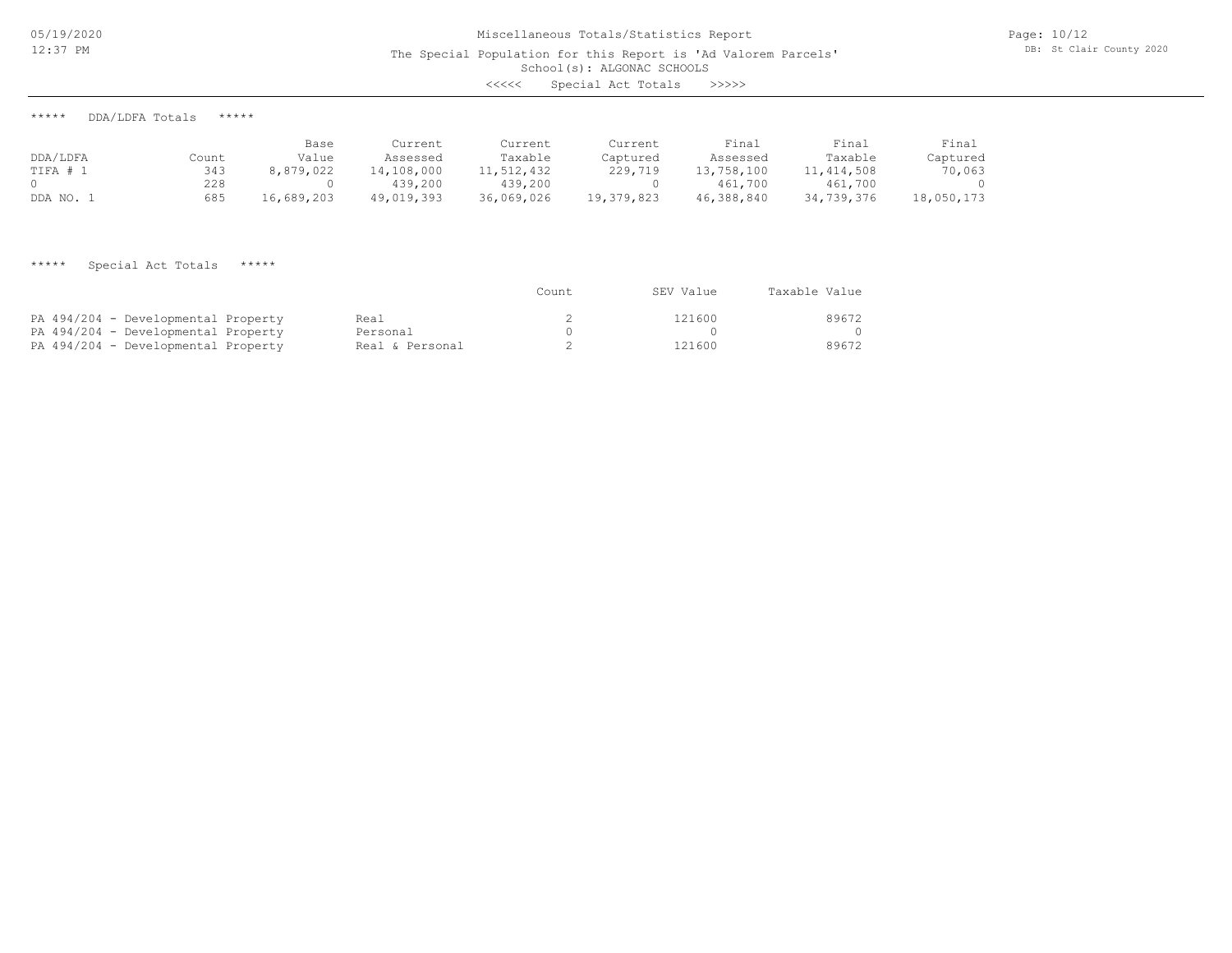## School(s): ALGONAC SCHOOLS The Special Population for this Report is 'Ad Valorem Parcels'

Page: 11/12 DB: St Clair County 2020

<<<<< Top 20 Statistics >>>>>

| ***** Top 20 S.E.V.s *****                 |                                       |     |                                            |  |                   |                                       |  |
|--------------------------------------------|---------------------------------------|-----|--------------------------------------------|--|-------------------|---------------------------------------|--|
| 14-999-0043-000                            | DTE ELECTRIC COMPANY                  |     |                                            |  | \$                | 4,548,500                             |  |
| 14-847-0002-000                            | THE OLD CLUB                          |     |                                            |  | \$                | 3,477,600                             |  |
| 14-100-0001-000                            | S MARINA LLC                          |     |                                            |  | \$                | 2,125,500                             |  |
| 14-999-0107-000                            | SEMCO ENERGY GAS CO                   |     |                                            |  | \$                | 2,099,300                             |  |
| 23-999-0034-000                            | DTE ELECTRIC COMPANY                  |     |                                            |  | \$                | 1,760,400                             |  |
| 14-442-0095-000                            |                                       |     | COLE MT ALGONAC MI LLC                     |  | \$                | 1,675,200                             |  |
| 01-999-0280-000                            | DTE ELECTRIC COMPANY                  |     |                                            |  | $\frac{1}{2}$     | 1,516,900                             |  |
| 23-640-0096-000                            |                                       |     | ALL STATE MARINA MANAGEMENT LLC            |  |                   | 1,183,100                             |  |
| 14-640-0002-000                            |                                       |     | EMERALD CITY HARBOR INC                    |  | $\frac{1}{2}$     | 1,152,900                             |  |
| 14-217-0010-001                            | 8862 COLONY DRIVE                     |     | TRUST                                      |  |                   | 1,098,100                             |  |
| $01 - 999 - 0670 - 000$                    | SEMCO ENERGY INC                      |     |                                            |  |                   | 1,032,100                             |  |
| 14-217-0053-001                            |                                       |     | PIZZIMENTI GERALD/MIRIAM                   |  | なみ                | 1,027,300                             |  |
| 14-847-0519-001                            |                                       |     | ABRAMS THOMAS L/KIMBERLY A                 |  |                   | 966,300                               |  |
| $01 - 127 - 0001 - 300$                    | ALGONAC HARBOUR INC                   |     |                                            |  | $\dot{\varsigma}$ | 920,400                               |  |
| 23-023-3005-000                            |                                       |     | RIVERSIDE VENTURES LLC                     |  | \$\$\$            | 903,700                               |  |
| 14-703-0001-051                            |                                       |     | MANIACI JOSEPH/MARY JANE                   |  |                   | 894,200                               |  |
| 14-847-0540-000                            |                                       |     | STONEBACK H NEAL/LILLIAN                   |  | $\dot{\varsigma}$ | 880,700                               |  |
| 23-024-1005-201                            | CIRCLE V RANCH LLC                    |     |                                            |  | \$                | 862,100                               |  |
| 14-847-0202-001                            |                                       |     | MANCHESTER HARSENS ISLAND LLC              |  | \$                | 861,700                               |  |
| 14-618-0018-000                            | WIECZOREK DALE                        |     | TRUST                                      |  |                   | 812,300                               |  |
|                                            |                                       |     |                                            |  |                   |                                       |  |
| ***** Top 20 Taxable Values *****          |                                       |     |                                            |  |                   |                                       |  |
| 14-999-0043-000                            | DTE ELECTRIC COMPANY                  |     |                                            |  | \$                | 4,548,500                             |  |
| 14-847-0002-000                            | THE OLD CLUB                          |     |                                            |  | \$                | 2,410,784                             |  |
| 14-999-0107-000                            | SEMCO ENERGY GAS CO                   |     |                                            |  | \$                | 2,099,300                             |  |
| 23-999-0034-000                            | DTE ELECTRIC COMPANY                  |     |                                            |  | \$                | 1,760,400                             |  |
| 14-100-0001-000                            | S MARINA LLC                          |     |                                            |  | \$                | 1,525,841                             |  |
| $01 - 999 - 0280 - 000$                    | DTE ELECTRIC COMPANY                  |     |                                            |  | \$                | 1,516,900                             |  |
| 14-442-0095-000                            |                                       |     | COLE MT ALGONAC MI LLC                     |  | \$<br>\$          | 1,436,129                             |  |
| 23-640-0096-000                            |                                       |     | ALL STATE MARINA MANAGEMENT LLC            |  |                   | 1,107,164<br>1,044,373                |  |
| 14-217-0010-001                            | 8862 COLONY DRIVE<br>SEMCO ENERGY INC |     | TRUST                                      |  | $\frac{1}{2}$     |                                       |  |
| $01 - 999 - 0670 - 000$<br>14-847-0519-001 |                                       |     | ABRAMS THOMAS L/KIMBERLY A                 |  |                   | 1,032,100<br>947,383                  |  |
| 14-217-0053-001                            |                                       |     | PIZZIMENTI GERALD/MIRIAM                   |  | .<br>\$           | 903,736                               |  |
| 14-640-0002-000                            |                                       |     | EMERALD CITY HARBOR INC                    |  | \$                | 883,998                               |  |
| 14-847-0202-001                            |                                       |     | MANCHESTER HARSENS ISLAND LLC              |  | \$                | 790,947                               |  |
| $01 - 127 - 0001 - 300$                    | ALGONAC HARBOUR INC                   |     |                                            |  | \$                | 773,497                               |  |
| $01 - 009 - 3006 - 000$                    |                                       |     | ALGONAC MANOR APARTMENTS LLC               |  | \$                | 744,831                               |  |
| 14-999-0050-100                            |                                       |     | COMCAST OF MI IV LLC                       |  | \$                | 714,800                               |  |
| 14-847-0144-000                            |                                       |     | CHARTIER M TODD, CHARTIER HEIDI ANN        |  | \$                | 660,493                               |  |
| 14-847-0540-000                            |                                       |     | STONEBACK H NEAL/LILLIAN                   |  | \$                | 626,875                               |  |
| 14-703-0032-000                            |                                       |     | TRELFA KAREN A, TRELFA KENNETH             |  | \$                | 620,265                               |  |
|                                            |                                       |     |                                            |  |                   |                                       |  |
| ***** Top 20 Owners by Taxable Value ***** |                                       |     |                                            |  |                   |                                       |  |
| DTE ELECTRIC COMPANY                       |                                       |     | has 8,313,500 Taxable Value in 4 Parcel(s) |  |                   |                                       |  |
| THE OLD CLUB                               |                                       | has | 2,783,862 Taxable Value in 9 Parcel(s)     |  |                   |                                       |  |
| SEMCO ENERGY GAS CO                        |                                       | has | $2,104,115$ Taxable Value in 2 Parcel(s)   |  |                   |                                       |  |
| S MARINA LLC                               |                                       | has | $1,525,841$ Taxable Value in 1 Parcel(s)   |  |                   |                                       |  |
| SEMCO ENERGY INC                           |                                       |     | 1,462,600 Taxable Value in 2 Parcel(s)     |  |                   |                                       |  |
| COLE MT ALGONAC MI LLC                     |                                       |     | 1,436,129 Taxable Value in 1 Parcel(s)     |  |                   |                                       |  |
| ALL STATE MARINA MANAGEMENT LLC            |                                       |     | 1,430,733 Taxable Value in 8 Parcel(s)     |  |                   |                                       |  |
| PK ROLLING BROOK LIMITED PARTNERSHI has    |                                       |     | 1,123,244 Taxable Value in 3 Parcel(s)     |  |                   |                                       |  |
| 8862 COLONY DRIVE<br>TRUST                 |                                       |     | 1,044,373 Taxable Value in 1 Parcel(s)     |  |                   |                                       |  |
| MANCHESTER HARSENS ISLAND LLC              |                                       |     |                                            |  |                   | 992,019 Taxable Value in 3 Parcel(s)  |  |
| ABRAMS THOMAS L/KIMBERLY A                 |                                       |     |                                            |  |                   | 947,383 Taxable Value in 3 Parcel(s)  |  |
| WW MICHIGAN PROPERTY VENTURES LLC          |                                       |     |                                            |  |                   | 932, 251 Taxable Value in 8 Parcel(s) |  |
| PIZZIMENTI GERALD/MIRIAM                   |                                       |     |                                            |  |                   | 903,736 Taxable Value in 1 Parcel(s)  |  |